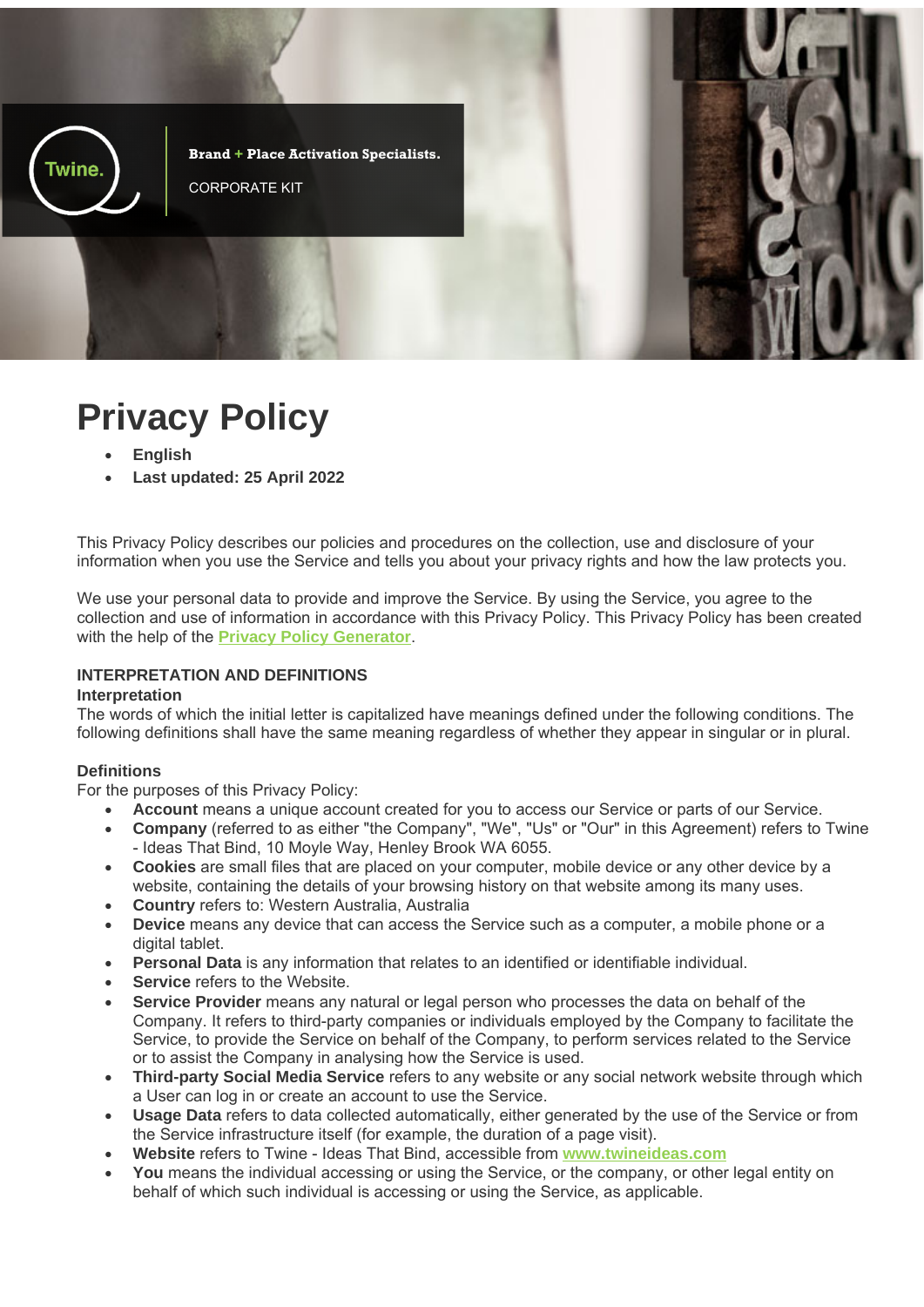# **COLLECTING AND USING YOUR PERSONAL DATA Types of Data Collected**

## **Personal Data**

While using Our Service, we may ask you to provide Us with certain personally identifiable information that can be used to contact or identify you. Personally, identifiable information may include, but is not limited to:

- Email address
- First name and last name
- Phone number
- Address, State, Province, ZIP/Postal code, City
- Usage Data

## **Usage Data**

Usage Data is collected automatically when using the Service.

Usage Data may include information such as your Device's Internet Protocol address (e.g., IP address), browser type, browser version, the pages of our Service that you visit, the time and date of your visit, the time spent on those pages, unique device identifiers and other diagnostic data.

When you access the Service by or through a mobile device, we may collect certain information automatically, including, but not limited to, the type of mobile device you use, your mobile device unique ID, the IP address of your mobile device, your mobile operating system, the type of mobile Internet browser you use, unique device identifiers and other diagnostic data.

We may also collect information that your browser sends whenever you visit our Service or when you access the Service by or through a mobile device.

## **Tracking Technologies and Cookies**

We use Cookies and similar tracking technologies to track the activity on Our Service and store certain information. Tracking technologies used are beacons, tags, and scripts to collect and track information and to improve and analyse our Service. The technologies we use may include:

- **Cookies or Browser Cookies.** A cookie is a small file placed on your Device. You can instruct your browser to refuse all Cookies or to indicate when a Cookie is being sent. However, if you do not accept Cookies, you may not be able to use some parts of our Service. Unless you have adjusted your browser setting so that it will refuse Cookies, our Service may use Cookies.
- **Flash Cookies.** Certain features of our Service may use local stored objects (or Flash Cookies) to collect and store information about your preferences or your activity on our Service. Flash Cookies are not managed by the same browser settings as those used for Browser Cookies. For more information on how you can delete Flash Cookies, please read "Where can I change the settings for disabling, or deleting local shared objects?" available at **https://helpx.adobe.com/flash-player/kb/disable-localshared-objects-**

**flash.html#main\_Where\_can\_I\_change\_the\_settings\_for\_disabling\_\_or\_deleting\_local\_shared \_objects\_**

 **Web Beacons.** Certain sections of our Service and our emails may contain small electronic files known as web beacons (also referred to as clear gifs, pixel tags, and single-pixel gifs) that permit the Company, for example, to count users who have visited those pages or opened an email and for other related website statistics (for example, recording the popularity of a certain section and verifying system and server integrity).

Cookies can be "Persistent" or "Session" Cookies. Persistent Cookies remain on your personal computer or mobile device when you go offline, while Session Cookies are deleted as soon as you close your web browser. Learn more about cookies: **Cookies: What Do They Do?**.

We use both Session and Persistent Cookies for the purposes set out below:

## **Necessary / Essential Cookies**

Type: Session Cookies

Administered by: Us

Purpose: These Cookies are essential to provide you with services available through the Website and to enable you to use some of its features. They help to authenticate users and prevent fraudulent use of user accounts. Without these Cookies, the services that you have asked for cannot be provided, and We only use these Cookies to provide you with those services.

## **Cookies Policy / Notice Acceptance Cookies**

Type: Persistent Cookies

Administered by: Us

Purpose: These Cookies identify if users have accepted the use of cookies on the Website.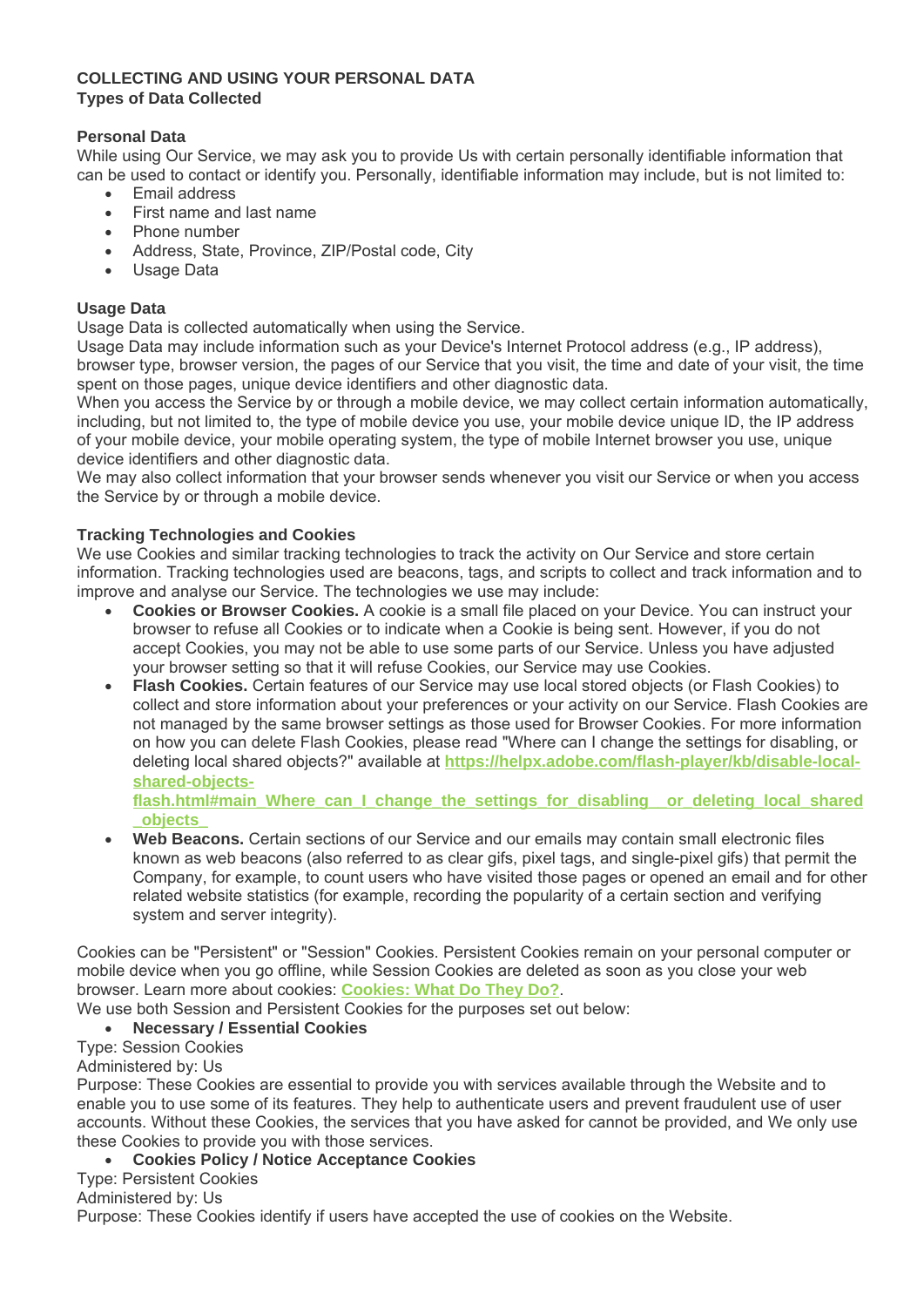# **Functionality Cookies**

Type: Persistent Cookies

Administered by: Us

Purpose: These Cookies allow us to remember choices you make when you use the Website, such as remembering your login details or language preference. The purpose of these Cookies is to provide you with a more personal experience and to avoid you having to re-enter your preferences every time you use the Website.

For more information about the cookies, we use and your choices regarding cookies, please visit our Cookies Policy or the Cookies section of our Privacy Policy.

## **Use of your Personal Data**

The Company may use Personal Data for the following purposes:

- **To provide and maintain our Service**, including to monitor the usage of our Service.
- **To manage your Account:** to manage your registration as a user of the Service. The Personal Data you provide can give you access to different functionalities of the Service that are available to you as a registered user.
- **For the performance of a contract:** the development, compliance and undertaking of the purchase contract for the products, items or services you have purchased or of any other contract with Us through the Service.
- **To contact you:** To contact you by email, telephone calls, SMS, or other equivalent forms of electronic communication, such as a mobile application's push notifications regarding updates or informative communications related to the functionalities, products or contracted services, including the security updates, when necessary or reasonable for their implementation.
- **To provide you** with news, special offers and general information about other goods, services and events which we offer that are similar to those that you have already purchased or enquired about unless you have opted not to receive such information.
- **To manage your requests:** To attend and manage your requests to Us.
- **For business transfers:** We may use your information to evaluate or conduct a merger, divestiture, restructuring, reorganization, dissolution, or other sale or transfer of some or all of Our assets, whether as a going concern or as part of bankruptcy, liquidation, or similar proceeding, in which Personal Data held by Us about our Service users is among the assets transferred.
- **For other purposes**: We may use your information for other purposes, such as data analysis, identifying usage trends, determining the effectiveness of our promotional campaigns and to evaluate and improve our Service, products, services, marketing and your experience.

We may share your personal information in the following situations:

- **With Service Providers:** We may share your personal information with Service Providers to monitor and analyse the use of our Service, to contact you.
- **For business transfers:** We may share or transfer your personal information in connection with, or during negotiations of, any merger, sale of Company assets, financing, or acquisition of all or a portion of Our business to another company.
- **With Affiliates:** We may share your information with Our affiliates, in which case we will require those affiliates to honour this Privacy Policy. Affiliates include Our parent company and any other subsidiaries, joint venture partners or other companies that We control or that are under common control with Us.
- **With business partners:** We may share your information with Our business partners to offer you certain products, services or promotions.
- **With other users:** when you share personal information or otherwise interact in the public areas with other users, such information may be viewed by all users and may be publicly distributed outside. If you interact with other users or register through a Third-Party Social Media Service, your contacts on the Third-Party Social Media Service may see your name, profile, pictures and description of your activity. Similarly, other users will be able to view descriptions of your activity, communicate with you and view your profile.
- **With your consent**: We may disclose your personal information for any other purpose with your consent.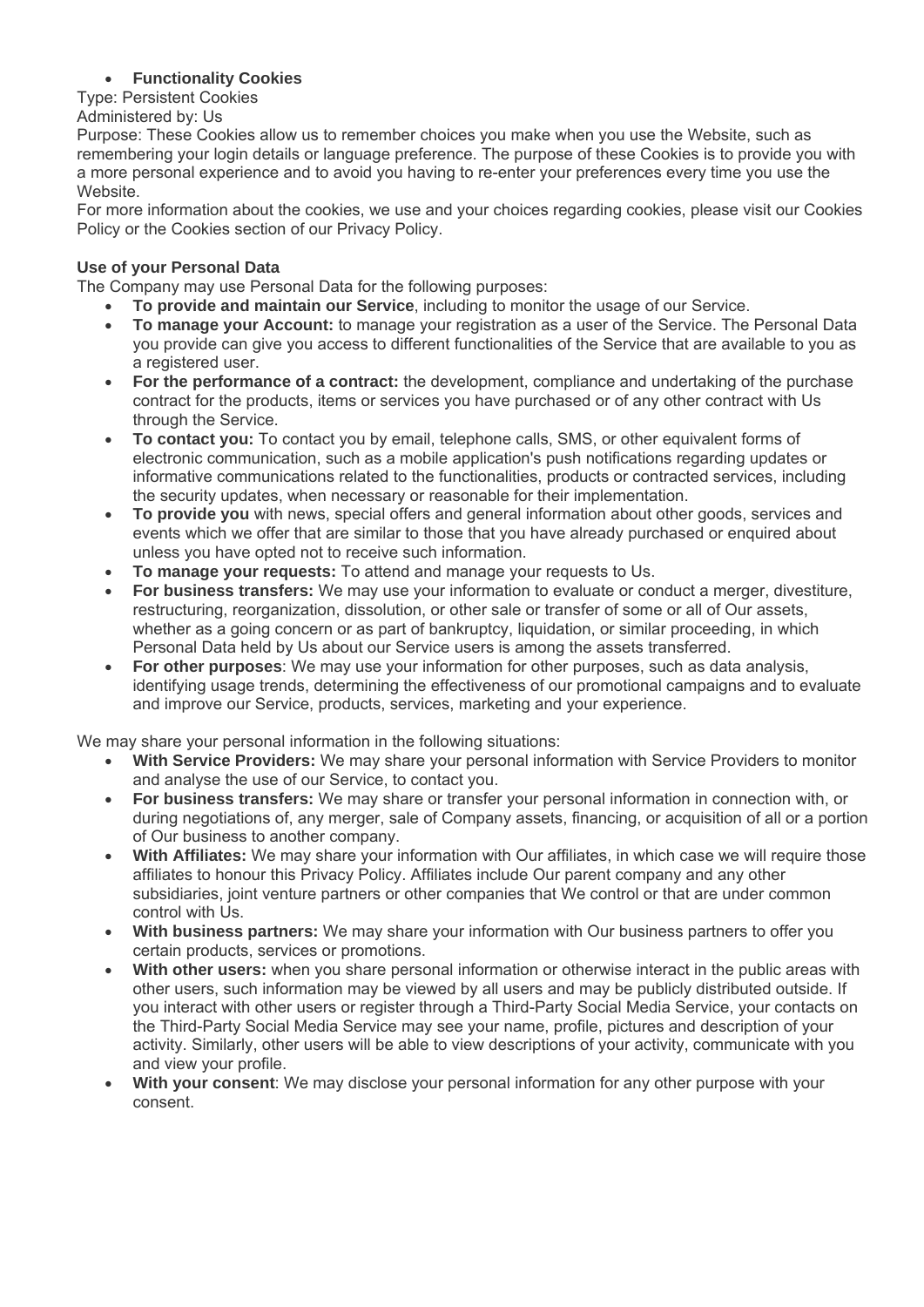## **Retention of your Personal Data**

The Company will retain your Personal Data only for as long as is necessary for the purposes set out in this Privacy Policy. We will retain and use your Personal Data to the extent necessary to comply with our legal obligations (for example, if we are required to retain your data to comply with applicable laws), resolve disputes, and enforce our legal agreements and policies.

The Company will also retain Usage Data for internal analysis purposes. Usage Data is generally retained for a shorter period of time, except when this data is used to strengthen the security or to improve the functionality of Our Service, or We are legally obligated to retain this data for longer time periods.

# **Transfer of your Personal Data**

Your information, including Personal Data, is processed at the Company's operating offices and in any other places where the parties involved in the processing are located. It means that this information may be transferred to — and maintained on — computers located outside of your state, province, country or other governmental jurisdiction where the data protection laws may differ than those from your jurisdiction. Your consent to this Privacy Policy followed by your submission of such information represents your agreement to that transfer.

The Company will take all steps reasonably necessary to ensure that your data is treated securely and in accordance with this Privacy Policy and no transfer of your Personal Data will take place to an organization or a country unless there are adequate controls in place including the security of your data and other personal information.

## **Disclosure of your Personal Data**

## **Business Transactions**

If the Company is involved in a merger, acquisition or asset sale, your Personal Data may be transferred. We will provide notice before your Personal Data is transferred and becomes subject to a different Privacy Policy.

## **Law enforcement**

Under certain circumstances, the Company may be required to disclose your Personal Data if required to do so by law or in response to valid requests by public authorities (e.g., a court or a government agency).

#### **Other legal requirements**

The Company may disclose your Personal Data in the good faith belief that such action is necessary to:

- Comply with a legal obligation
- Protect and defend the rights or property of the Company
- Prevent or investigate possible wrongdoing in connection with the Service
- Protect the personal safety of Users of the Service or the public
- Protect against legal liability

## **Security of your Personal Data**

The security of your Personal Data is important to Us, but remember that no method of transmission over the Internet, or method of electronic storage is 100% secure. While We strive to use commercially acceptable means to protect your Personal Data, we cannot guarantee its absolute security.

#### **Children's Privacy**

Our Service does not address anyone under the age of 13. We do not knowingly collect personally identifiable information from anyone under the age of 13. If you are a parent or guardian and you are aware that your child has provided Us with Personal Data, please contact Us. If We become aware that We have collected Personal Data from anyone under the age of 13 without verification of parental consent, we take steps to remove that information from Our servers.

If We need to rely on consent as a legal basis for processing your information and your country requires consent from a parent, we may require your parent's consent before We collect and use that information.

#### **Links to Other Websites**

Our Service may contain links to other websites that are not operated by Us. If you click on a third party link, you will be directed to that third party's site. We strongly advise you to review the Privacy Policy of every site you visit.

We have no control over and assume no responsibility for the content, privacy policies or practices of any third party sites or services.